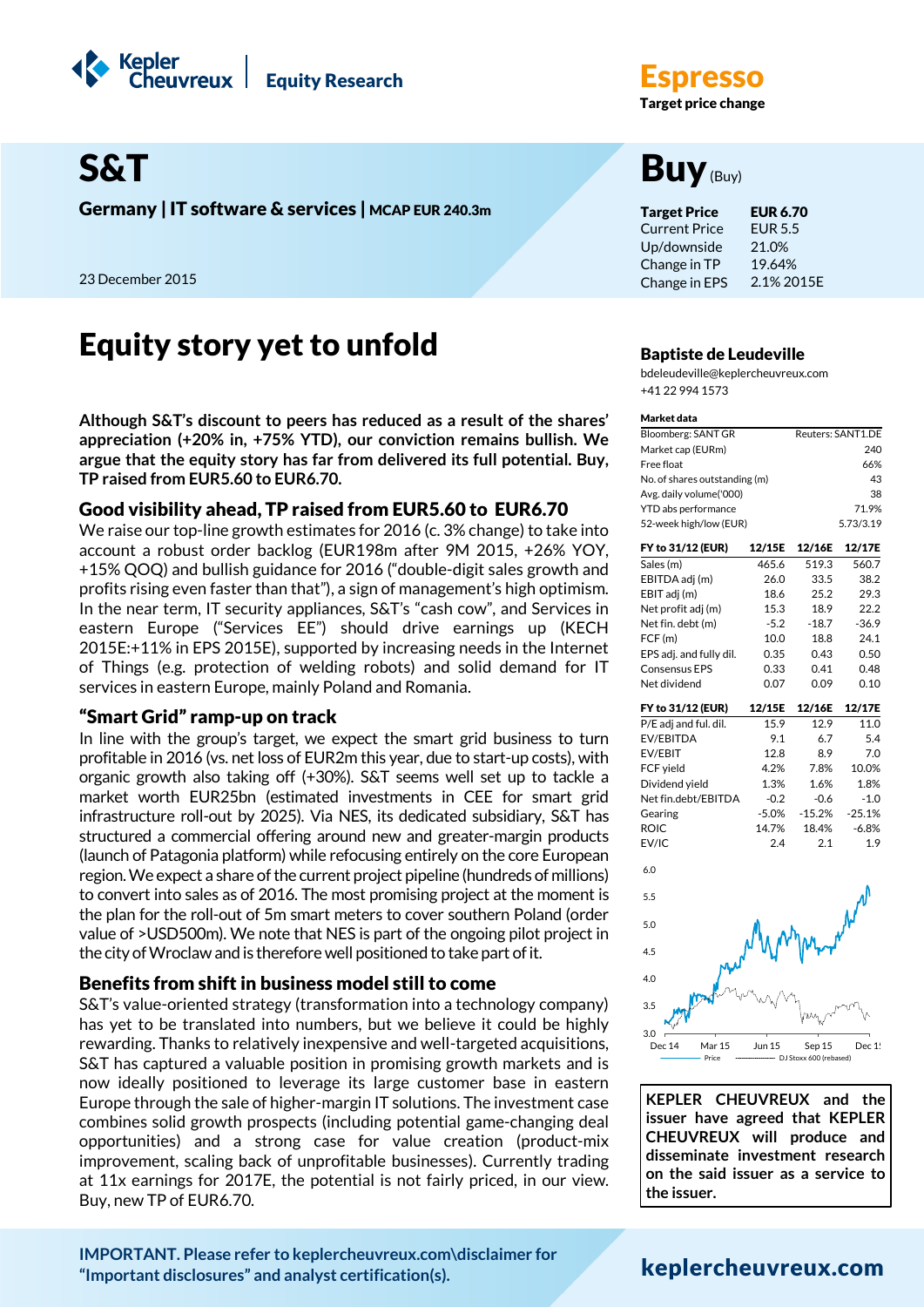

# Valuation update: TP raised from EUR5.60 to EUR6.70

# **DCF**

We discount future cash flows using a 10% WACC and a perpetuity growth rate of 1.5%

#### Table 1: WACC summary

| Pretax cost of debt    | 5.2%  |
|------------------------|-------|
| Marginal tax rate      | 25.0% |
| After tax cost of debt | 3.9%  |
| Risk-free rate (Rf)    | 2.0%  |
| Market Return (Rm)     | 7.5%  |
| Market premium (Rm-Rf) | 5.5%  |
| Beta                   | 2.00  |
| Cost of Equity         | 13.0% |
| Debt (% of EV)         | 33%   |
| Equity (% of EV)       | 67%   |
| <b>WACC</b>            | 10.0% |
| Terminal growth        | 1.5%  |

Source: Kepler Cheuvreux

We expect a revenue CAGR of 5.7% in 2015-20, mainly supported by Appliances in Smart Grid (+16%) and IT security (+9%). We factor in an even higher progression of EBITDA (+13%) during the same period. Investments in smart grids will be concentrated over the next three years. This valuation derives a fair value of **EUR7.4** per share.

#### Table 2: DCF summary

| <b>EURm</b>            | 2016E   | 2017E   | 2018E   | 2019E   | 2020E   | 2021E   | 2022E   | 2023E   | 2024E   | 2025E   | $2025+$ |
|------------------------|---------|---------|---------|---------|---------|---------|---------|---------|---------|---------|---------|
| <b>Sales</b>           | 519.3   | 560.7   | 597.7   | 627.1   | 651.1   | 669.2   | 686.0   | 701.1   | 714.4   | 725.6   | 736.5   |
| growth                 | 20.8%   | 11.5%   | 8.0%    | 6.6%    | 4.9%    | 3.8%    | 2.8%    | 2.5%    | 2.2%    | 1.9%    | 1.5%    |
| <b>EBITDA</b>          | 33.5    | 38.2    | 43.0    | 48.4    | 54.0    | 57.5    | 61.2    | 62.7    | 64.0    | 65.1    | 58.9    |
| EBITDA margin          | 5.6%    | 6.5%    | 6.8%    | 7.2%    | 7.7%    | 8.3%    | 8.6%    | 8.9%    | 8.9%    | 9.0%    | 8.0%    |
| EBIT                   | 25.2    | 29.3    | 33.5    | 38.4    | 43.6    | 46.8    | 50.2    | 51.5    | 52.5    | 53.4    | 47.9    |
| EBIT margin            | 4.0%    | 4.9%    | 5.2%    | 5.6%    | 6.1%    | 6.7%    | 7.0%    | 7.3%    | 7.3%    | 7.4%    | 6.5%    |
| <b>NOPAT</b>           | 20.2    | 23.4    | 26.8    | 30.7    | 34.9    | 37.4    | 40.2    | 41.2    | 42.0    | 42.8    | 38.3    |
| add back D&A           | 8.3     | 9.0     | 9.6     | 10.0    | 10.4    | 10.7    | 11.0    | 11.2    | 11.4    | 11.6    | 11.8    |
| % of sales             | $-1.6%$ | $-1.6%$ | $-1.6%$ | $-1.6%$ | $-1.6%$ | $-1.6%$ | $-1.6%$ | $-1.6%$ | $-1.6%$ | $-1.6%$ | $-1.6%$ |
| <b>WCR</b>             | 36.4    | 39.2    | 41.8    | 43.9    | 45.6    | 46.8    | 48.0    | 49.1    | 50.0    | 50.8    | 51.6    |
| % of revenues          | 7.0%    | 7.0%    | 7.0%    | 7.0%    | 7.0%    | 7.0%    | 7.0%    | 7.0%    | 7.0%    | 7.0%    | 7.0%    |
| Change in WC           | $-3.8$  | $-2.9$  | $-2.6$  | $-2.1$  | $-1.7$  | $-1.3$  | $-1.2$  | $-1.1$  | $-0.9$  | $-0.8$  | $-0.8$  |
| Capital expenditures   | $-10.9$ | $-11.2$ | $-11.4$ | $-11.3$ | $-11.7$ | $-11.4$ | $-11.7$ | $-11.9$ | $-12.1$ | $-12.3$ | $-12.5$ |
| % of sales             | 2.1%    | 2.0%    | 1.9%    | 1.8%    | 1.8%    | 1.7%    | 1.7%    | 1.7%    | 1.7%    | 1.7%    | 1.7%    |
| Free cash flow         | 13.8    | 18.3    | 22.4    | 27.4    | 31.9    | 35.5    | 38.3    | 39.4    | 40.4    | 41.3    | 36.8    |
| % of sales             | 2.7%    | 3.3%    | 3.7%    | 4.4%    | 4.9%    | 5.3%    | 5.6%    | 5.6%    | 5.7%    | 5.7%    | 5.0%    |
| Discounted FCF         | 12.6    | 15.1    | 16.8    | 18.7    | 19.8    | 20.0    | 19.7    | 18.4    | 17.1    | 15.9    |         |
| Sum of discounted FCF  | 174.1   |         |         |         |         |         |         |         |         |         |         |
| <b>Terminal Value</b>  | 167.1   |         |         |         |         |         |         |         |         |         |         |
| Value of operations    | 341.2   |         |         |         |         |         |         |         |         |         |         |
| Cash                   | 36.2    |         |         |         |         |         |         |         |         |         |         |
| Debt                   | 54.3    |         |         |         |         |         |         |         |         |         |         |
| Minorities             | 2.8     |         |         |         |         |         |         |         |         |         |         |
| <b>Equity Value</b>    | 320.3   |         |         |         |         |         |         |         |         |         |         |
| Equity value per share | 7.4     |         |         |         |         |         |         |         |         |         |         |

Source: Kepler Cheuvreux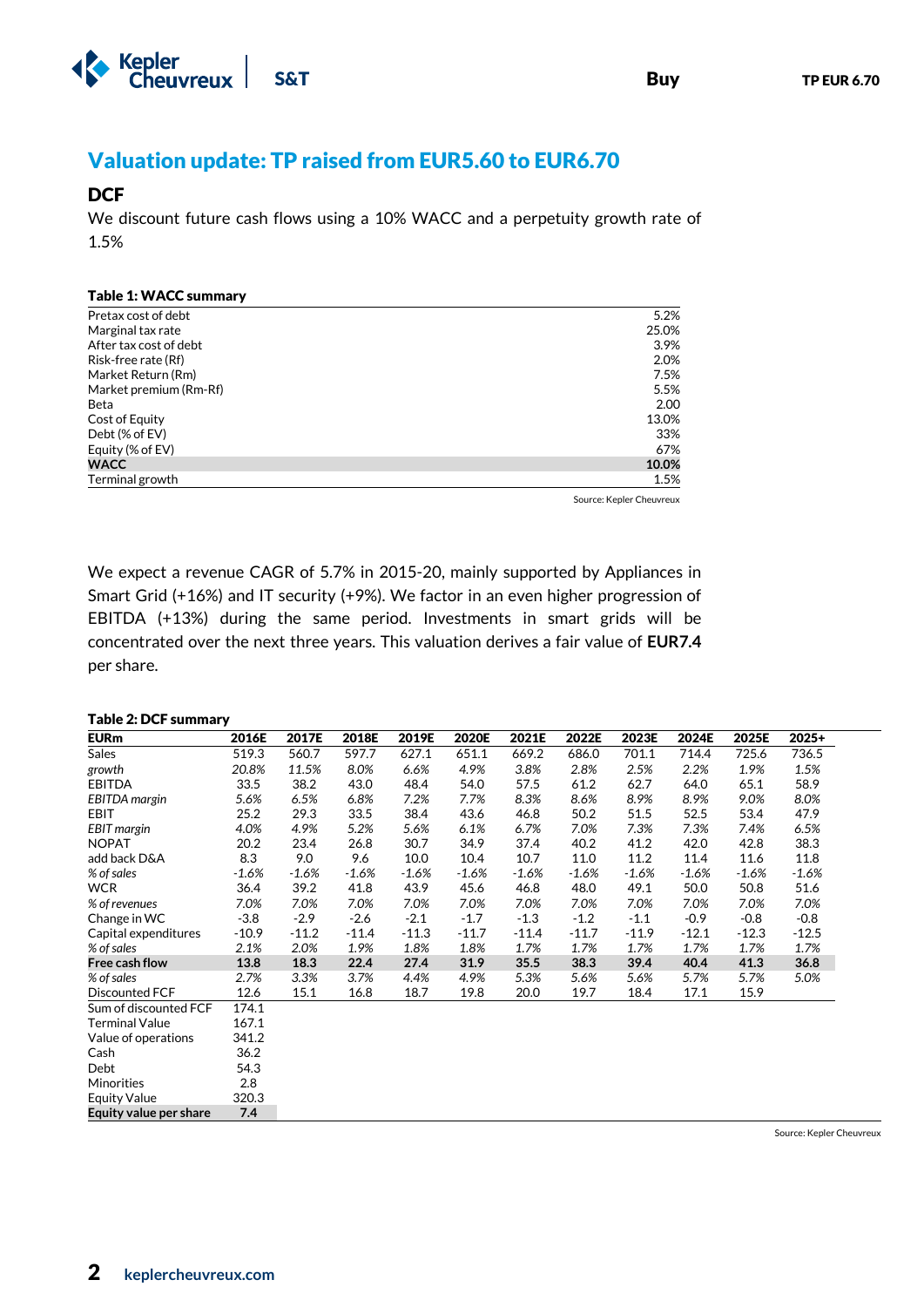

In parallel, we conduct a sensitivity analysis on our DCF, which provides a valuation range of EUR6.3 to EUR8.9 per share.

|       |      | Perpetual growth |      |       | LT EBIT margin |      |      |
|-------|------|------------------|------|-------|----------------|------|------|
|       | 1.0% | 1.5%             | 2.0% |       | 6.0%           | 6.5% | 7.0% |
| 11.0% | 6.3  | 6.5              | 6.6  | 11.0% | 6.2            | 6.5  | 6.7  |
| 10.5% | 6.7  | 6.9              | 7.1  | 10.5% | 6.6            | 6.9  | 7.2  |
| 10.0% | 7.2  | 7.4              | 7.6  | 10.0% | 7.1            | 7.4  | 7.7  |
| 9.5%  | 8.7  | 7.9              | 8.2  | 9.5%  | 7.6            | 7.9  | 8.3  |
| 9.0%  | 8.3  | 8.5              | 8.9  | 9.0%  | 8.1            | 8.5  | 8.9  |

### Table 3: Sensitivity analysis

### Peers

Based on a set of forward valuation multiples for 2016 and 2017, S&T is trading at a 7% average discount to peers. The sharp appreciation of the shares since our last company report (+54% since March 2015) allowed a good part of the valuation gap with S&T's closest competitors to be closed.

Our peer sample selection is composed of similarly sized IT companies active in Central and eastern Europe.

**Allgeier** (market cap EUR147m) is a Germany-based company operating in the IT services sector. The company provides IT infrastructure and software services, consulting related to cloud computing, security, ECM and ERP. Around 80% of its revenues are generated in Germany.

**Bechtle** (market cap EUR1,805m) is a German IT company whose business model combines IT sales (e-commerce segment) and system house services (IT service providing). It is mostly active throughout the DACH region, where it supplies IT applications to small and medium-sized companies, large corporate groups, financial service providers and public institutions.

**Cancom** (market cap EUR624m) is one of the leading suppliers of IT infrastructure and professional services in Germany and Austria. Cancom has transformed from a pure supplier of hardware and software products into an important integrated IT services provider and cloud business. The group has a turnover of over EUR800m.

| Table +. I cert stample operating performance consensus |       |       |       |  |  |  |  |
|---------------------------------------------------------|-------|-------|-------|--|--|--|--|
| <b>EBIT</b> margin                                      | 2015E | 2016E | 2017E |  |  |  |  |
| Allgeier                                                | 3.3%  | 4.4%  | 5.3%  |  |  |  |  |
| Bechtle                                                 | 4.4%  | 4.6%  | 4.7%  |  |  |  |  |
| Cancom                                                  | 4.3%  | 5.2%  | 5.7%  |  |  |  |  |
| <b>S&amp;T (KECH)</b>                                   | 4.0%  | 4.9%  | 5.2%  |  |  |  |  |

### Table 4: Peers sample operating performance - consensus

Source: Thonsom Reuters, Kepler Cheuvreux

Source: xxx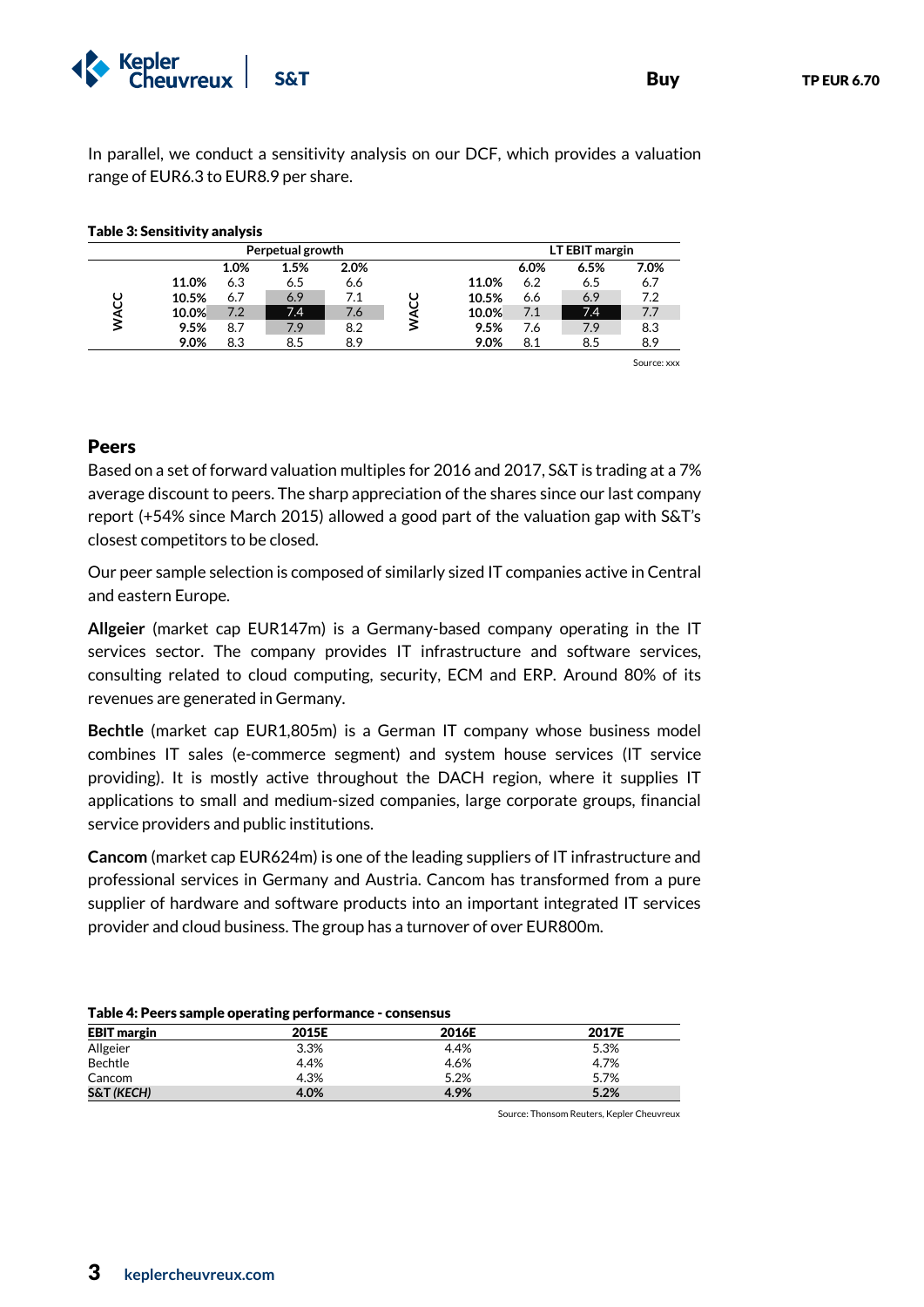

| Table 5. Feel sample revenue growth - consensus |       |       |       |  |  |  |  |  |
|-------------------------------------------------|-------|-------|-------|--|--|--|--|--|
| Revenue growth                                  | 2015E | 2016E | 2017E |  |  |  |  |  |
| Allgeier                                        | 11.3% | 8.6%  | 12.2% |  |  |  |  |  |
| Bechtle                                         | 6.8%  | 6.6%  | 8.5%  |  |  |  |  |  |
| Cancom                                          | 9.7%  | 7.3%  | 7.2%  |  |  |  |  |  |
| <b>S&amp;T (KECH)</b>                           | 20.8% | 11.5% | 8.0%  |  |  |  |  |  |

Table 5: Peer sample revenue growth - consensus

Source: Kepler Cheuvreux

This method derives a value of **EUR6.1 per share.**

### Table 6: Peer multiples

|                  | <b>EV/sales</b> |         | <b>EV/EBITDA</b> |           | <b>EV/EBIT</b> |         | P/E    |          |
|------------------|-----------------|---------|------------------|-----------|----------------|---------|--------|----------|
|                  | 2016E           | 2017E   | 2016E            | 2017E     | 2016E          | 2017E   | 2016E  | 2017E    |
| Allgeier         | 0.4             | 0.4     | 6.6              | 5.6       | 9.9            | 7.6     | 12.0   | 8.7      |
| Cancom           | 0.6             | 0.6     | 8.5              | 7.6       | 11.7           | 10.0    | 19.0   | 15.7     |
| Bechtle          | 0.5             | 0.5     | 10.7             | 9.8       | 12.7           | 11.5    | 14.6   | 12.6     |
| Average          | 0.52            | 0.49    | 8.6              | 7.6       | 11.4           | 9.7     | 15.2   | 12.3     |
| S&T              | 0.52            | 0.48    | 7.9              | 6.8       | 10.5           | 8.8     | 12.5   | 10.7     |
| Premium/Discount | $-0.7%$         | $-1.5%$ | $-7.7%$          | $-10.8\%$ | $-7.8%$        | $-9.1%$ | -17.9% | $-13.1%$ |

Source: Kepler Cheuvreux

# Estimates breakdown

### Table 7: Sales estimates

| Table 7. Jales estimates     |         |          |         |         |         |         |         |
|------------------------------|---------|----------|---------|---------|---------|---------|---------|
| <b>EURm</b>                  | 2014A   | 2015E    | 2016E   | 2017E   | 2018E   | 2019E   | 2020E   |
| <b>Services EE</b>           | 217.2   | 260.6    | 286.7   | 298.2   | 307.1   | 314.8   | 321.1   |
| Growth                       | 8.8%    | 20.0%    | 10.0%   | 4.0%    | 3.0%    | 2.5%    | 2.0%    |
| <b>Services DACH</b>         | 89.6    | 75.3     | 71.5    | 70.1    | 70.1    | 70.1    | 70.1    |
| Growth                       | $-7.3%$ | $-16.0%$ | $-5.0%$ | $-2.0%$ | $0.0\%$ | $0.0\%$ | $0.0\%$ |
| <b>Appliances Security</b>   | 50.0    | 75.0     | 90.0    | 103.5   | 113.9   | 119.5   | 124.9   |
| Growth                       | 20.2%   | 50.0%    | 20.0%   | 15.0%   | 10.0%   | 5.0%    | 4.5%    |
| <b>Appliances Smart Grid</b> | 28.8    | 54.7     | 71.1    | 88.9    | 106.7   | 122.7   | 135.0   |
| Growth                       | NA      | 90.0%    | 30.0%   | 25.0%   | 20.0%   | 15.0%   | 10.0%   |
| Total                        | 385.6   | 465.6    | 519.3   | 560.7   | 597.7   | 627.1   | 651.1   |
| Growth                       | 14.1%   | 20.8%    | 11.5%   | 8.0%    | 6.6%    | 4.9%    | 3.8%    |

Source: Kepler Cheuvreux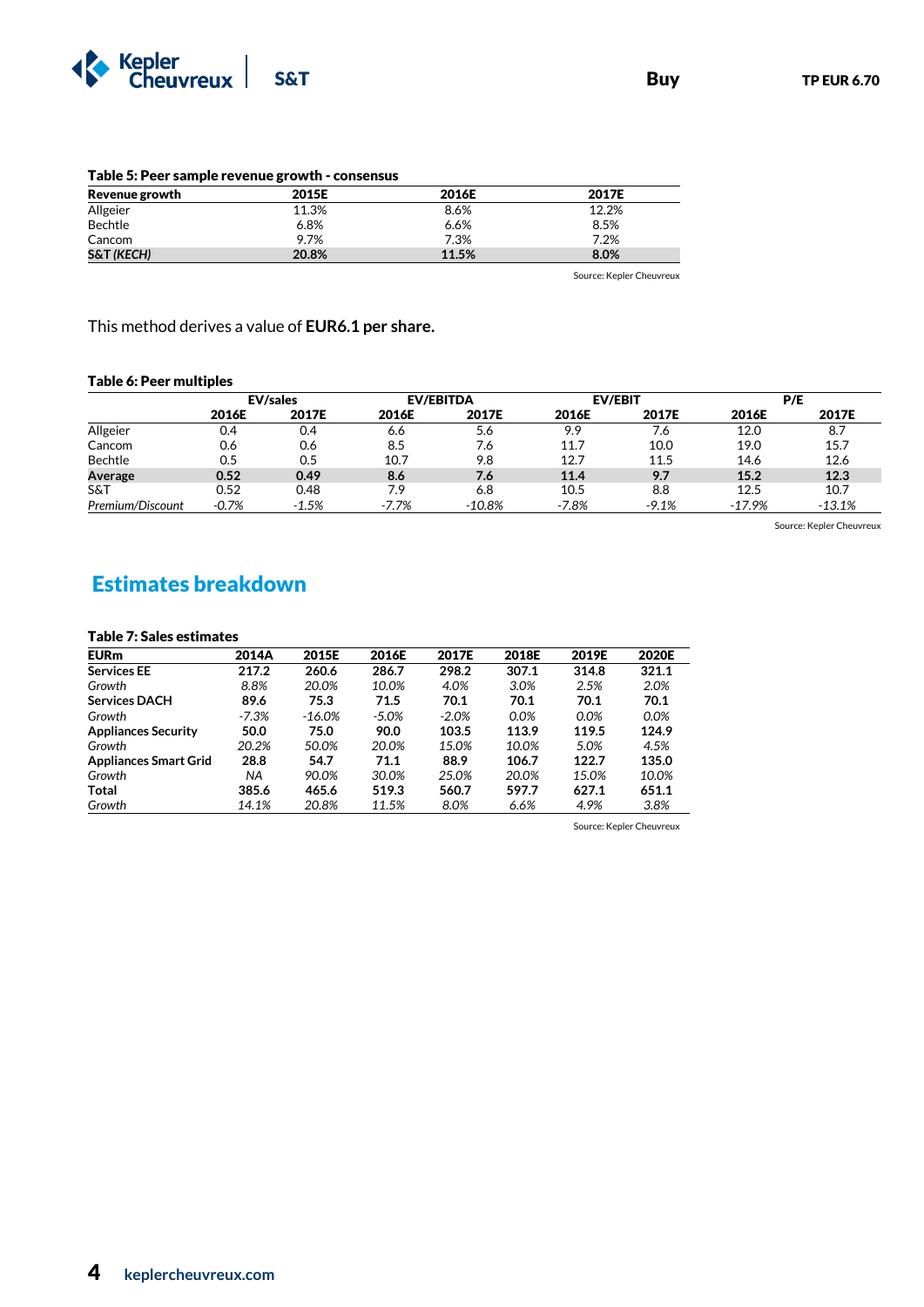

#### Table 8: EBITDA estimates

| <b>EURm</b>                  | 2014A    | 2015E     | 2016E     | 2017E   | 2018E | 2019E | 2020E |
|------------------------------|----------|-----------|-----------|---------|-------|-------|-------|
| <b>EBITDA</b>                | 22.9     | 26.0      | 33.5      | 38.2    | 43.0  | 48.4  | 54.0  |
| Growth                       | 14.0%    | 13.7%     | 28.7%     | 14.1%   | 12.5% | 12.6% | 11.5% |
| EBITDA margin                | 5.9%     | 5.6%      | 6.5%      | 6.8%    | 7.2%  | 7.7%  | 8.3%  |
| <b>Services EE</b>           | 10.8     | 10.4      | 12.2      | 13.4    | 13.8  | 15.0  | 16.1  |
| Growth                       | 33.7%    | $-3.1%$   | 16.9%     | 10.1%   | 3.0%  | 8.2%  | 7.4%  |
| EBITDA margin                | 5.0%     | 4.0%      | 4.3%      | 4.5%    | 4.5%  | 4.8%  | 5.0%  |
| <b>Services DACH</b>         | 1.1      | 3.2       | 3.2       | 3.2     | 3.2   | 3.3   | 3.5   |
| Growth                       | $-42.3%$ | 194.0%    | 0.6%      | $-2.0%$ | 0.0%  | 5.6%  | 5.3%  |
| EBITDA margin                | 1.2%     | 4.3%      | 4.5%      | 4.5%    | 4.5%  | 4.8%  | 5.0%  |
| <b>Appliances Security</b>   | 8.6      | 13.5      | 16.0      | 18.1    | 19.6  | 20.3  | 20.9  |
| Growth                       | $-14.7%$ | 56.1%     | 18.3%     | 13.4%   | 8.4%  | 3.5%  | 3.0%  |
| EBITDA margin                | 17.3%    | 18.0%     | 17.8%     | 17.5%   | 17.3% | 17.0% | 16.8% |
| <b>Appliances Smart Grid</b> | 2.4      | $-1.1$    | 2.1       | 3.6     | 6.4   | 9.8   | 13.5  |
| Growth                       | NA       | $-145.9%$ | $-295.0%$ | 66.7%   | 80.0% | 53.3% | 37.5% |
| EBITDA margin                | 1067.4%  | $-2.0%$   | 3.0%      | 4.0%    | 6.0%  | 8.0%  | 10.0% |

Source: Kepler Cheuvreux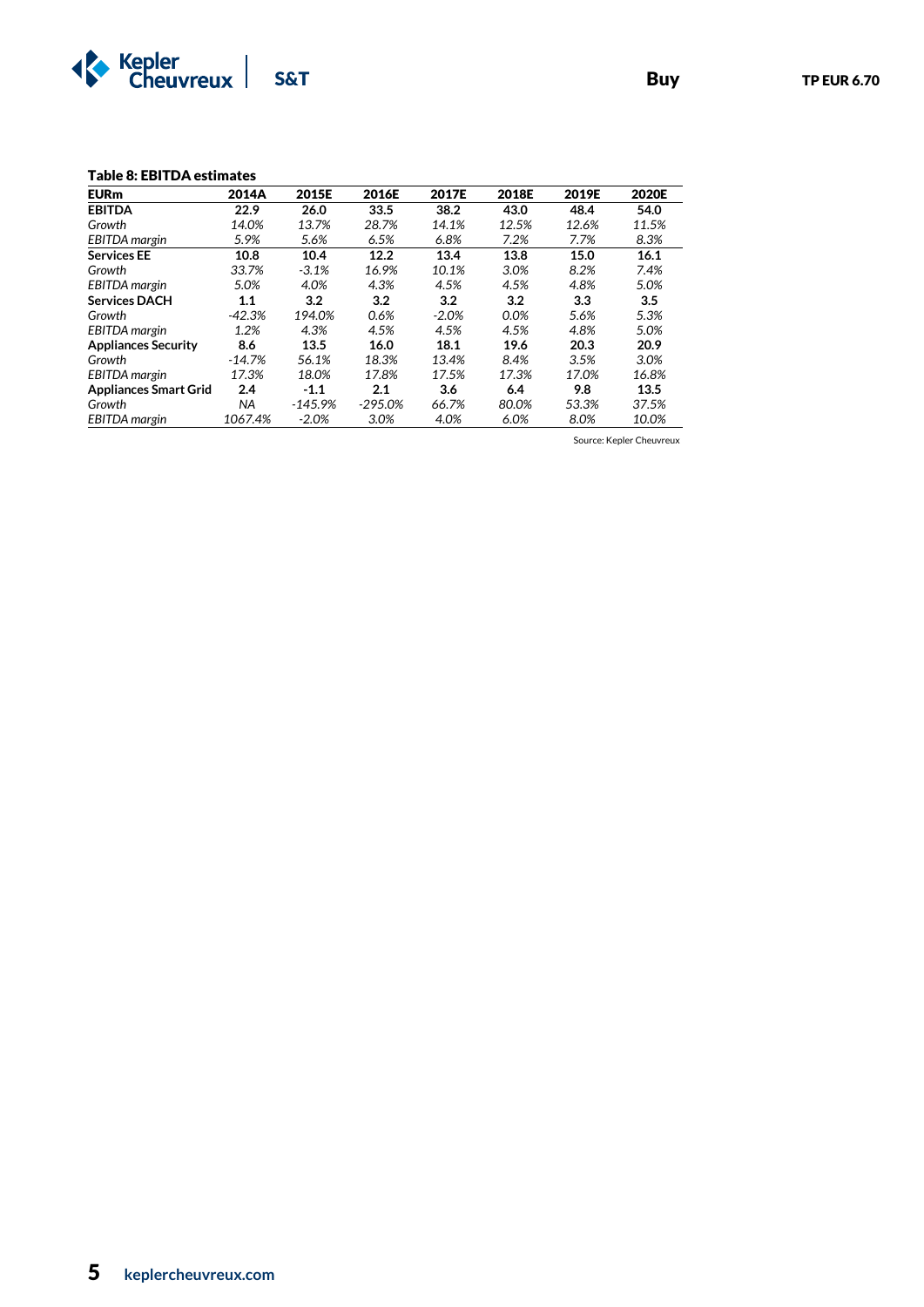

# Key financials

| FY to 31/12 (EUR)                        | 2010     | 2011    | 2012    | 2013   | 2014   | 2015E   | 2016E    | 2017E    |
|------------------------------------------|----------|---------|---------|--------|--------|---------|----------|----------|
|                                          |          |         |         |        |        |         |          |          |
| Per share data                           |          |         |         |        |        |         |          |          |
| <b>EPS</b> adjusted                      | 0.19     | 0.29    | 0.26    | 0.30   | 0.32   | 0.35    | 0.44     | 0.51     |
| EPS adj and fully diluted                | 0.19     | 0.29    | 0.26    | 0.30   | 0.32   | 0.35    | 0.43     | 0.50     |
| <b>EPS</b> reported                      | 0.19     | 0.29    | 0.26    | 0.30   | 0.32   | 0.35    | 0.44     | 0.51     |
| Cash flow per share                      | $-0.16$  | 0.06    | 0.43    | 0.28   | 0.50   | 0.47    | 0.69     | 0.81     |
| Book value per share                     | 1.67     | 2.09    | 2.16    | 1.76   | 2.12   | 2.32    | 2.78     | 3.32     |
| Dividend per share                       | 0.00     | 0.00    | 0.00    | 0.06   | 0.06   | 0.07    | 0.09     | 0.10     |
| Number of shares, YE (m)                 | 19.63    | 23.54   | 28.28   | 39.20  | 41.00  | 43.41   | 43.41    | 43.41    |
|                                          |          |         |         |        |        |         |          |          |
| Valuation                                |          |         |         |        |        |         |          |          |
| P/E adjusted                             | 11.4     | 8.2     | 8.9     | 7.9    | 9.0    | 15.7    | 12.7     | 10.8     |
| P/E adjusted and fully diluted           | 11.4     | 8.2     | 8.9     | 7.9    | 9.0    | 15.9    | 12.9     | 11.0     |
| P/BV                                     | 1.3      | 1.1     | 1.1     | 1.4    | 1.3    | 2.4     | 2.0      | 1.7      |
| P/CF                                     | na       | 39.5    | 5.3     | 8.4    | 5.7    | 11.9    | 8.1      | 6.8      |
| Dividend yield (%)                       | 0.0%     | 0.0%    | 0.0%    | 2.5%   | 2.1%   | 1.3%    | 1.6%     | 1.8%     |
| FCF yield (%)                            | $-9.7%$  | $-2.5%$ | 14.0%   | 5.7%   | 12.7%  | 4.2%    | 7.8%     | 10.0%    |
| EV/Sales                                 | 0.5      | 0.6     | 0.2     | 0.3    | 0.3    | 0.5     | 0.4      | 0.4      |
| EV/EBITDA                                | 8.2      | 7.0     | 5.0     | 5.2    | 5.3    | 9.1     | 6.7      | 5.4      |
| EV/EBIT                                  | 11.6     | 9.0     | 7.4     | 7.3    | 7.3    | 12.8    | 8.9      | 7.0      |
|                                          |          |         |         |        |        |         |          |          |
| <b>Income Statement (EURm)</b>           |          |         |         |        |        |         |          |          |
| Sales                                    | 80.7     | 153.2   | 339.5   | 338.0  | 385.6  | 465.6   | 519.3    | 560.7    |
| EBITDA adjusted                          | 4.5      | 12.2    | 16.6    | 20.1   | 22.9   | 26.0    | 33.5     | 38.2     |
| <b>EBIT</b> adjusted                     | 3.2      | 9.5     | 11.1    | 14.4   | 16.7   | 18.6    | 25.2     | 29.3     |
| Net financial items & associates         | $-0.4$   | $-1.0$  | $-1.4$  | $-2.2$ | $-1.8$ | $-1.6$  | $-1.6$   | $-1.6$   |
| Others                                   | 0.0      | 0.0     | 0.0     | 0.0    | 0.0    | 0.0     | 0.0      | 0.0      |
| Tax                                      | 1.2      | $-0.3$  | $-0.3$  | $-0.1$ | $-0.8$ | $-1.7$  | $-4.7$   | $-5.5$   |
| Net profit from continuing operations    | 4.0      | 8.1     | 9.4     | 12.0   | 14.1   | 15.3    | 18.9     | 22.2     |
| Net profit from discontinuing activities | 0.0      | 0.0     | 0.0     | 0.0    | 0.0    | 0.0     | 0.0      | 0.0      |
| Net profit before minorities             | 4.0      | 8.1     | 9.4     | 12.0   | 14.1   | 15.3    | 18.9     | 22.2     |
| Net profit reported                      | 3.7      | 6.9     | 7.3     | 11.8   | 13.0   | 15.3    | 18.9     | 22.2     |
| Net profit adjusted                      | 3.7      | 6.9     | 7.3     | 11.8   | 13.0   | 15.3    | 18.9     | 22.2     |
|                                          |          |         |         |        |        |         |          |          |
| <b>Cash Flow Statement (EURm)</b>        |          |         |         |        |        |         |          |          |
|                                          |          |         | 12.3    |        |        |         | 29.8     |          |
| Cash flow from operating activities      | $-3.1$   | 1.4     |         | 11.2   | 20.6   | 20.3    |          | 35.3     |
| Capex                                    | $-1.0$   | $-2.8$  | $-3.2$  | $-5.8$ | $-5.8$ | $-10.2$ | $-10.9$  | $-11.2$  |
| Free cash flow                           | $-4.1$   | $-1.4$  | 9.1     | 5.4    | 14.9   | 10.0    | 18.8     | 24.1     |
| Acquisitions & Divestments               | $-1.2$   | $-11.6$ | 0.4     | 5.5    | $-2.9$ | 0.0     | 0.0      | 0.0      |
| Dividend paid                            | 0.0      | $-0.1$  | $-0.3$  | $-0.3$ | $-3.8$ | $-3.1$  | $-3.8$   | $-4.4$   |
| Others                                   | 3.7      | 1.4     | 0.0     | $-3.1$ | 7.7    | $-0.3$  | $-1.6$   | $-1.6$   |
| Change in net financial debt             | $-1.6$   | $-11.6$ | 9.3     | 7.4    | 15.9   | 6.7     | 13.5     | 18.1     |
|                                          |          |         |         |        |        |         |          |          |
| <b>Balance Sheet (EURm)</b>              |          |         |         |        |        |         |          |          |
| Intangible assets                        | 20.6     | 40.9    | 38.8    | 44.8   | 57.1   | 58.5    | 59.8     | 60.9     |
| Tangible assets                          | 2.7      | 11.1    | 9.9     | 9.0    | 11.4   | 12.8    | 14.1     | 15.3     |
| Financial & other non-current assets     | 3.0      | 13.6    | 13.7    | 13.9   | 17.4   | 16.1    | 16.1     | 16.1     |
| Total shareholders' equity               | 33.4     | 54.6    | 63.1    | 71.2   | 89.7   | 103.7   | 123.5    | 146.8    |
| Pension provisions                       | 0.0      | 0.0     | $0.0\,$ | 0.0    | 0.0    | 0.0     | 0.0      | 0.0      |
| Liabilities and provisions               | 31.5     | 172.5   | 150.0   | 148.9  | 183.3  | 219.0   | 235.9    | 249.0    |
| Net debt                                 | $-5.7$   | 23.6    | 14.9    | 9.3    | 1.5    | $-5.2$  | $-18.7$  | $-36.9$  |
| Working capital requirement              | $6.1$    | 23.2    | 24.3    | 23.9   | 22.3   | 28.0    | 31.8     | 34.7     |
| <b>Invested Capital</b>                  | 29.4     | 75.2    | 73.1    | 77.6   | 90.8   | 99.4    | 105.7    | 110.9    |
|                                          |          |         |         |        |        |         |          |          |
| Ratios                                   |          |         |         |        |        |         |          |          |
| <b>ROE (%)</b>                           | 14.5%    | 16.7%   | 13.2%   | 18.1%  | 16.7%  | 16.3%   | 17.1%    | 16.7%    |
| <b>ROIC (%)</b>                          | 12.8%    | 13.6%   | 11.3%   | 14.3%  | 14.8%  | 14.7%   | 18.4%    | $-6.8%$  |
| Net fin. debt / EBITDA (x)               | $-1.3$   | 1.9     | 0.9     | 0.5    | 0.1    | $-0.2$  | $-0.6$   | $-1.0$   |
| Gearing (%)                              | $-17.0%$ | 43.2%   | 23.6%   | 13.1%  | 1.6%   | $-5.0%$ | $-15.2%$ | $-25.1%$ |